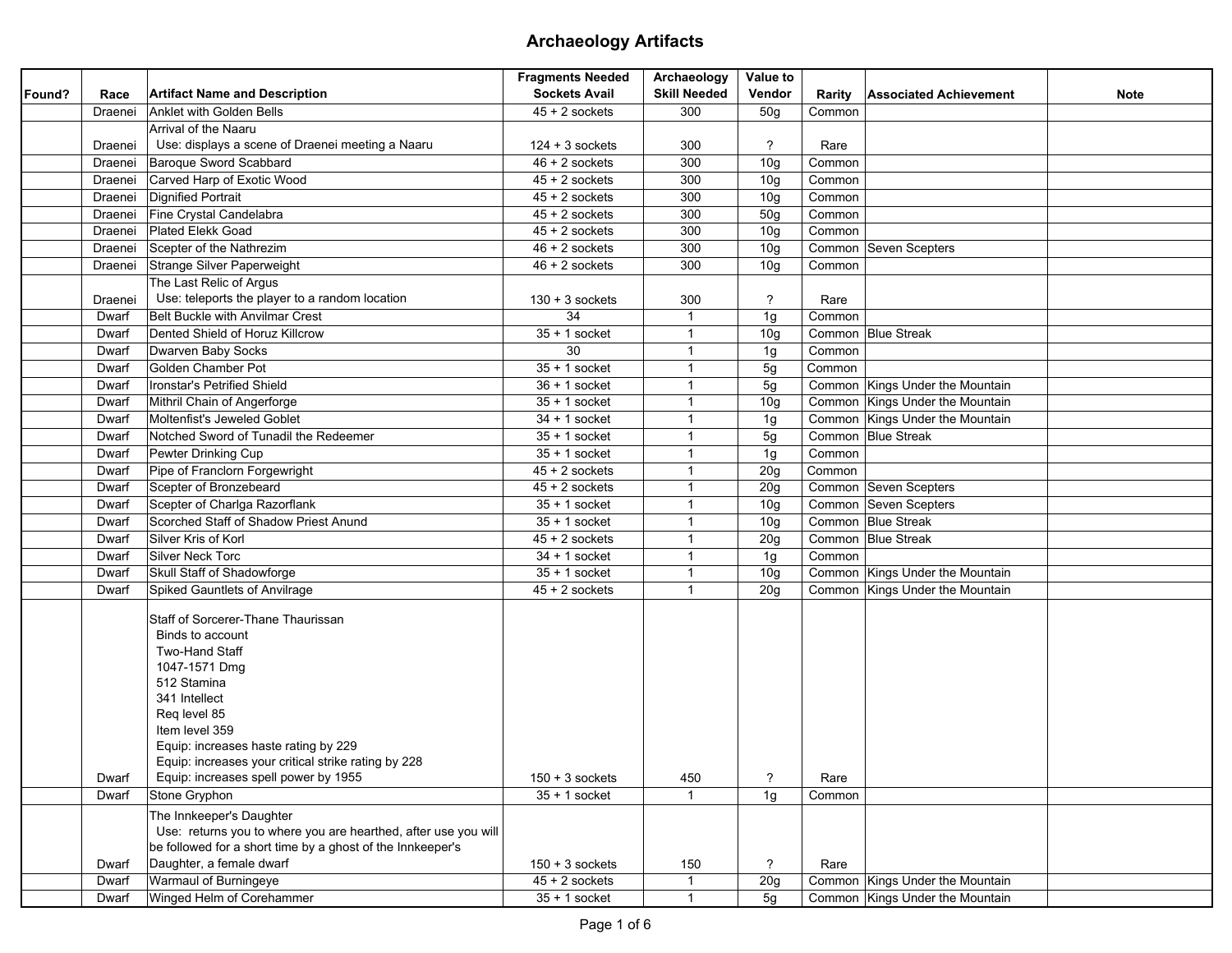|        |        |                                                               | <b>Fragments Needed</b> | Archaeology         | Value to        |        |                               |             |
|--------|--------|---------------------------------------------------------------|-------------------------|---------------------|-----------------|--------|-------------------------------|-------------|
| Found? | Race   | <b>Artifact Name and Description</b>                          | <b>Sockets Avail</b>    | <b>Skill Needed</b> | Vendor          | Rarity | <b>Associated Achievement</b> | <b>Note</b> |
|        | Dwarf  | Wooden Whistle                                                | 28                      | $\mathbf{1}$        | 1g              | Common |                               |             |
|        | Dwarf  | Word of Empress Zoe                                           | $45 + 2$ sockets        | $\mathbf{1}$        | 375g            | Common |                               |             |
|        | Dwarf  | Worn Hunting Knife                                            | 30                      | $\mathbf{1}$        | 1g              | Common |                               |             |
|        | Dwarf  | Bodacious Door Knocker                                        | $35 + 1$ socket         | $\mathbf{1}$        | 5g              | Common |                               |             |
|        | Dwarf  | Bone Gaming Dice                                              | 32                      | $\mathbf{1}$        | 1g              | Common |                               |             |
|        | Dwarf  | Boot Heel with Scrollwork                                     | $34 + 1$ socket         | $\mathbf{1}$        | 5g              | Common |                               |             |
|        | Dwarf  | Ceramic Funeral Urn                                           | $35 + 1$ socket         | $\mathbf{1}$        | 1g              | Common |                               |             |
|        |        | Chalice of the Mountain Kings                                 |                         |                     |                 |        |                               |             |
|        | Dwarf  | Use: 3 female dwarves appear and dance for 20 sec             | $100 + 3$ sockets       | 150                 | 40s             | Rare   |                               |             |
|        |        | Clockwork Gnome                                               |                         |                     |                 |        |                               |             |
|        | Dwarf  | minipet - mechagnome                                          | $100 + 3$ sockets       | 225                 | 10 <sub>g</sub> | Rare   |                               |             |
|        |        | <b>Ancient Amber</b>                                          |                         |                     |                 |        |                               |             |
|        | Fossil | Use: traps your character in amber for 5 min                  | 100                     | $\tilde{?}$         | $\tilde{ }$     | Rare   |                               |             |
|        | Fossil | Ancient Shark Jaws                                            | 35                      | $\mathbf{1}$        | 5g              | Common |                               |             |
|        | Fossil | Beautiful Preserved Fern                                      | 25                      | $\mathbf{1}$        | 1g              | Common |                               |             |
|        | Fossil | <b>Black Trilobite</b>                                        | 31                      | $\mathbf{1}$        | 1g              | Common |                               |             |
|        | Fossil | Devilsaur Tooth                                               | 35                      | $\mathbf{1}$        | 5g              | Common |                               |             |
|        |        |                                                               |                         |                     |                 |        |                               |             |
|        |        | <b>Extinct Turtle Shell</b>                                   |                         |                     |                 |        |                               |             |
|        |        | Binds to account                                              |                         |                     |                 |        |                               |             |
|        |        | OffHand Shield                                                |                         |                     |                 |        |                               |             |
|        |        | 11896 Armor                                                   |                         |                     |                 |        |                               |             |
|        |        | 190 Strength                                                  |                         |                     |                 |        |                               |             |
|        |        | 286 Stamina                                                   |                         |                     |                 |        |                               |             |
|        |        | Req level 85                                                  |                         |                     |                 |        |                               |             |
|        |        | Item level 359                                                |                         |                     |                 |        |                               |             |
|        |        | Equip: increases your dodge rating by 114                     |                         |                     | ?               | Rare   |                               |             |
|        | Fossil | Equip: increases your mastery rating by 134                   | 150<br>33               | ?<br>$\mathbf{1}$   |                 |        |                               |             |
|        | Fossil | Feathered Raptor Arm                                          |                         |                     | 10 <sub>g</sub> | Common |                               |             |
|        |        | Fossilized Hatchling                                          |                         |                     |                 |        |                               |             |
|        | Fossil | minipet - raptor bones                                        | 85                      | 75                  | $\tilde{ }$     | Rare   |                               |             |
|        |        | <b>Fossilized Raptor</b>                                      |                         |                     |                 |        |                               |             |
|        | Fossil | mount - raptor bones                                          | 100                     | 150                 | ?               | Rare   |                               |             |
|        | Fossil | Imprint of a Kraken Tentacle                                  | 45                      | 300                 | 200g            | Common |                               |             |
|        | Fossil | Insect in Amber                                               | 35                      | $\mathbf{1}$        | 5g              | Common |                               |             |
|        | Fossil | Proto-Drake Skeleton                                          | 45                      | 300                 | 20g             | Common |                               |             |
|        |        | Pterrordax Hatchling                                          |                         |                     |                 |        |                               |             |
|        | Fossil | minipet - pterrordax                                          | 120                     | $\overline{?}$      | $\tilde{ }$     | Rare   |                               |             |
|        | Fossil | Shard of Petrified Wood                                       | 30                      | $\mathbf{1}$        | 1g              | Common |                               |             |
|        | Fossil | Strange Velvet Worm                                           | 35                      | $\mathbf{1}$        | 1g              | Common |                               |             |
|        | Fossil | <b>Twisted Ammonite Shell</b>                                 | 35                      | $\mathbf{1}$        | 1g              | Common |                               |             |
|        | Fossil | Vicious Ancient Fish                                          | 35                      | $\mathbf{1}$        | 10 <sub>g</sub> | Common |                               |             |
|        |        | Blessing of the Old God                                       |                         |                     |                 |        |                               |             |
|        |        | Use: transforms the character into a Green Qiraji Battle Tank |                         |                     |                 |        |                               |             |
|        |        | Nerubian for 20 sec                                           | $140 + 3$ sockets       | 375                 | 10 <sub>g</sub> | Rare   |                               |             |
|        |        | Nerubian Gruesome Heart Box                                   | $45 + 2$ sockets        | 375                 | 10 <sub>g</sub> | Common |                               |             |
|        |        | Nerubian Infested Ruby Ring                                   | $45 + 3$ sockets        | 375                 | 7g              | Common |                               |             |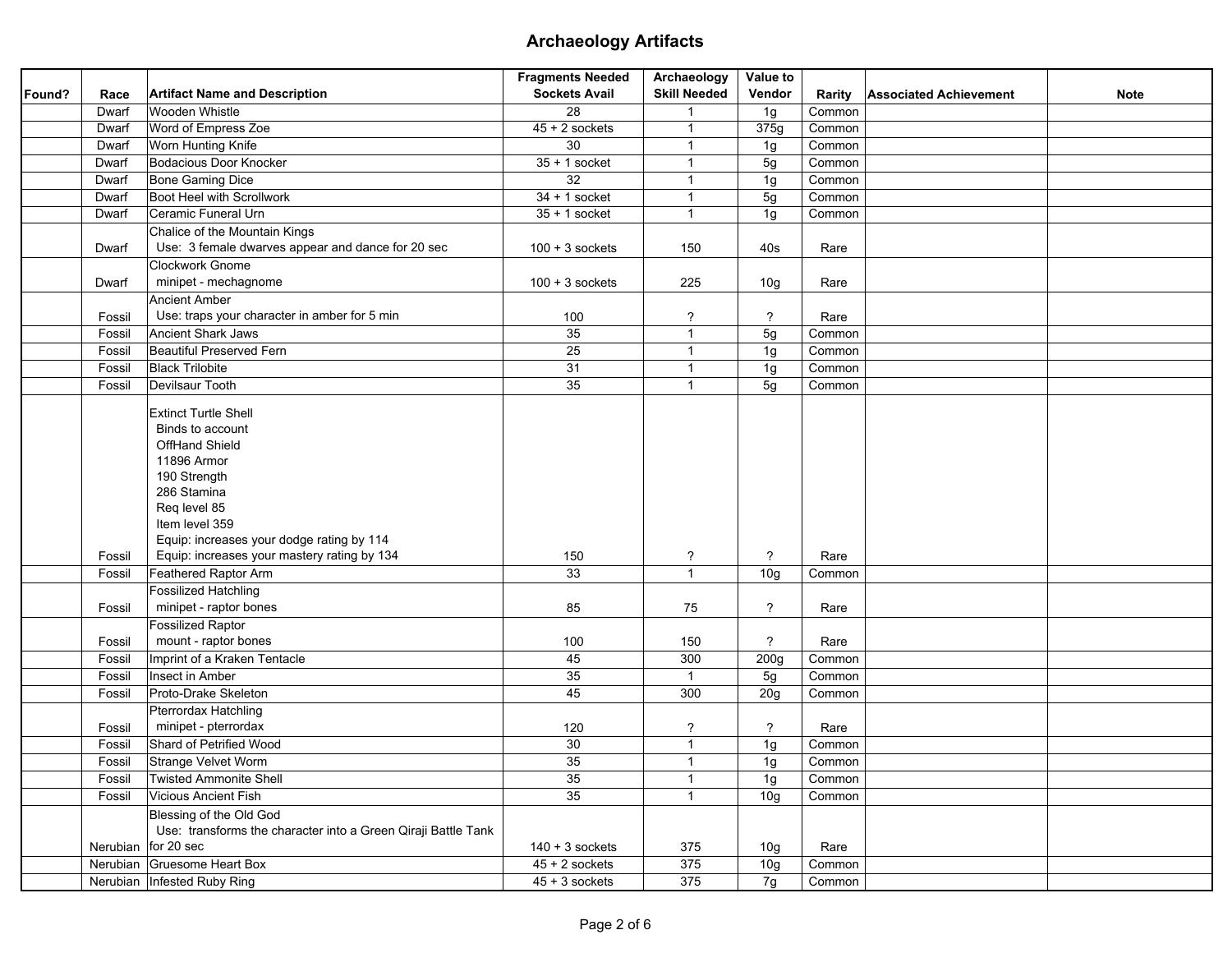|        |           |                                                                | <b>Fragments Needed</b> | Archaeology         | Value to         |        |                               |             |
|--------|-----------|----------------------------------------------------------------|-------------------------|---------------------|------------------|--------|-------------------------------|-------------|
| Found? | Race      | <b>Artifact Name and Description</b>                           | <b>Sockets Avail</b>    | <b>Skill Needed</b> | Vendor           | Rarity | <b>Associated Achievement</b> | <b>Note</b> |
|        |           | Puzzle Box of Yogg-Saron                                       |                         |                     |                  |        |                               |             |
|        | Nerubian  | Use: character attempts to open it, but cannot                 | $140 + 3$ sockets       | 375                 | $\tilde{ }$      | Rare   |                               |             |
|        |           | Nerubian Scepter of Nezar'Azret                                | $45 + 2$ sockets        | 375                 | 20g              |        | Common Seven Scepters         |             |
|        |           | Nerubian Six-Clawed Cornice                                    | $45 + 2$ sockets        | 375                 | 50 <sub>g</sub>  | Common |                               |             |
|        |           | Nerubian Spidery Sundial                                       | $45 + 2$ sockets        | 375                 | 20 <sub>g</sub>  | Common |                               |             |
|        |           | Nerubian   Vizier's Scrawled Streamer                          | $45 + 2$ sockets        | 375                 | 10 <sub>g</sub>  | Common |                               |             |
|        |           | Nerubian Ewer of Jormungar Blood                               | $45 + 2$ sockets        | 375                 | 10q              | Common |                               |             |
|        |           | Bones of Transformation                                        |                         |                     |                  |        |                               |             |
|        | Night Elf | Use: character transforms into a Naga Honor Guard              | $150 + 3$ sockets       | 450                 | $\overline{?}$   | Rare   |                               |             |
|        |           | Night Elf   Carcanet of the Hundred Magi                       | $45 + 2$ sockets        | 450                 | 20g              | Common |                               |             |
|        |           | Night Elf Chest of Tiny Glass Animals                          | $34 + 1$ socket         | $\mathbf{1}$        | 100q             |        | Common Tragedy in Three Acts  |             |
|        |           | Night Elf Cloak Clasp with Antlers                             | $35 + 1$ socket         | $\mathbf{1}$        | 3g               |        | Common Tragedy in Three Acts  |             |
|        |           | Night Elf   Coin from Eldre' Thalas                            | $35 + 1$ socket         | $\mathbf{1}$        | 2g               | Common |                               |             |
|        |           | Night Elf Cracked Crystal Vial                                 | $35 + 1$ socket         | $\mathbf{1}$        | 5g               |        | Common Tragedy in Three Acts  |             |
|        |           | Night Elf Delicate Music Box                                   | $35 + 1$ socket         | $\mathbf{1}$        | 5g               |        | Common Tragedy in Three Acts  |             |
|        |           | Druid and Priest Statue Set                                    |                         |                     |                  |        |                               |             |
|        |           | Use: a green shaft of light centered on your character appears |                         |                     |                  |        |                               |             |
|        |           | Night Elf   for 10 sec                                         | $100 + 3$ sockets       | 150                 | ?                | Rare   |                               |             |
|        |           | Night Elf Green Dragon Ring                                    | $35 + 1$ socket         | $\mathbf{1}$        | 2g               | Common |                               |             |
|        |           | Night Elf Hairpin of Silver and Malachite                      | $35 + 1$ socket         | $\mathbf{1}$        | 5g               |        | Common Tragedy in Three Acts  |             |
|        |           | Night Elf Highborne Pyxis                                      | 30                      | $\mathbf{1}$        | 1g               | Common |                               |             |
|        |           | <b>Highborne Soul Mirror</b>                                   |                         |                     |                  |        |                               |             |
|        | Night Elf | Use: Ghost of your character appears for 20 sec                | $100 + 3$ sockets       | 150                 | 20s              | Rare   |                               |             |
|        |           | Night Elf   Inlaid Ivory Comb                                  | 30                      | $\mathbf{1}$        | 1g               | Common |                               |             |
|        |           | Night Elf   Kaldorei Amphora                                   | $35 + 1$ socket         | $\mathbf{1}$        | 5g               | Common |                               |             |
|        |           | Kaldorei Wind Chimes                                           |                         |                     |                  |        |                               |             |
|        | Night Elf | Use: plays wind chimes                                         | $98 + 3$ sockets        | 225                 | $\mathcal{P}$    | Rare   |                               |             |
|        |           | Night Elf Necklace with Elune Pendant                          | 30                      | $\mathbf{1}$        | 1 <sub>q</sub>   | Common |                               |             |
|        |           |                                                                |                         |                     |                  |        |                               |             |
|        |           | Queen Azshara's Dressing Gown<br>Binds to account              |                         |                     |                  |        |                               |             |
|        |           | Cloth Chest                                                    |                         |                     |                  |        |                               |             |
|        |           | 258 Armor                                                      |                         |                     |                  |        |                               |             |
|        |           | 27 Stamina                                                     |                         |                     |                  |        |                               |             |
|        |           | 41 Intellect                                                   |                         |                     |                  |        |                               |             |
|        |           | Reg level 51                                                   |                         |                     |                  |        |                               |             |
|        |           | Item level 78                                                  |                         |                     |                  |        |                               |             |
|        |           | Use: increases haste rating by 23                              |                         |                     |                  |        |                               |             |
|        |           | "The rumors of the Highborne's poor fashion sense seem to be   |                         |                     |                  |        |                               |             |
|        | Night Elf | true."                                                         | $100 + 3$ sockets       | 225                 | ?                | Rare   |                               |             |
|        |           | Night Elf Scandalous Silk Nightgown                            | 30                      | $\mathbf{1}$        | 1g               | Common |                               |             |
|        |           | Night Elf Scepter of Xavius                                    | $35 + 1$ socket         | $\mathbf{1}$        | 10q              |        | Common Seven Scepters         |             |
|        |           | Night Elf Shattered Glaive                                     | $35 + 1$ socket         | $\mathbf{1}$        | 2g               | Common |                               |             |
|        |           | Night Elf Silver Scroll Case                                   | $45 + 2$ sockets        | 450                 | 200 <sub>g</sub> |        | Common Tragedy in Three Acts  |             |
|        |           | Night Elf String of Small Pink Pearls                          | $35 + 1$ socket         | $\mathbf{1}$        | 10q              | Common |                               |             |
|        |           |                                                                |                         |                     |                  |        |                               |             |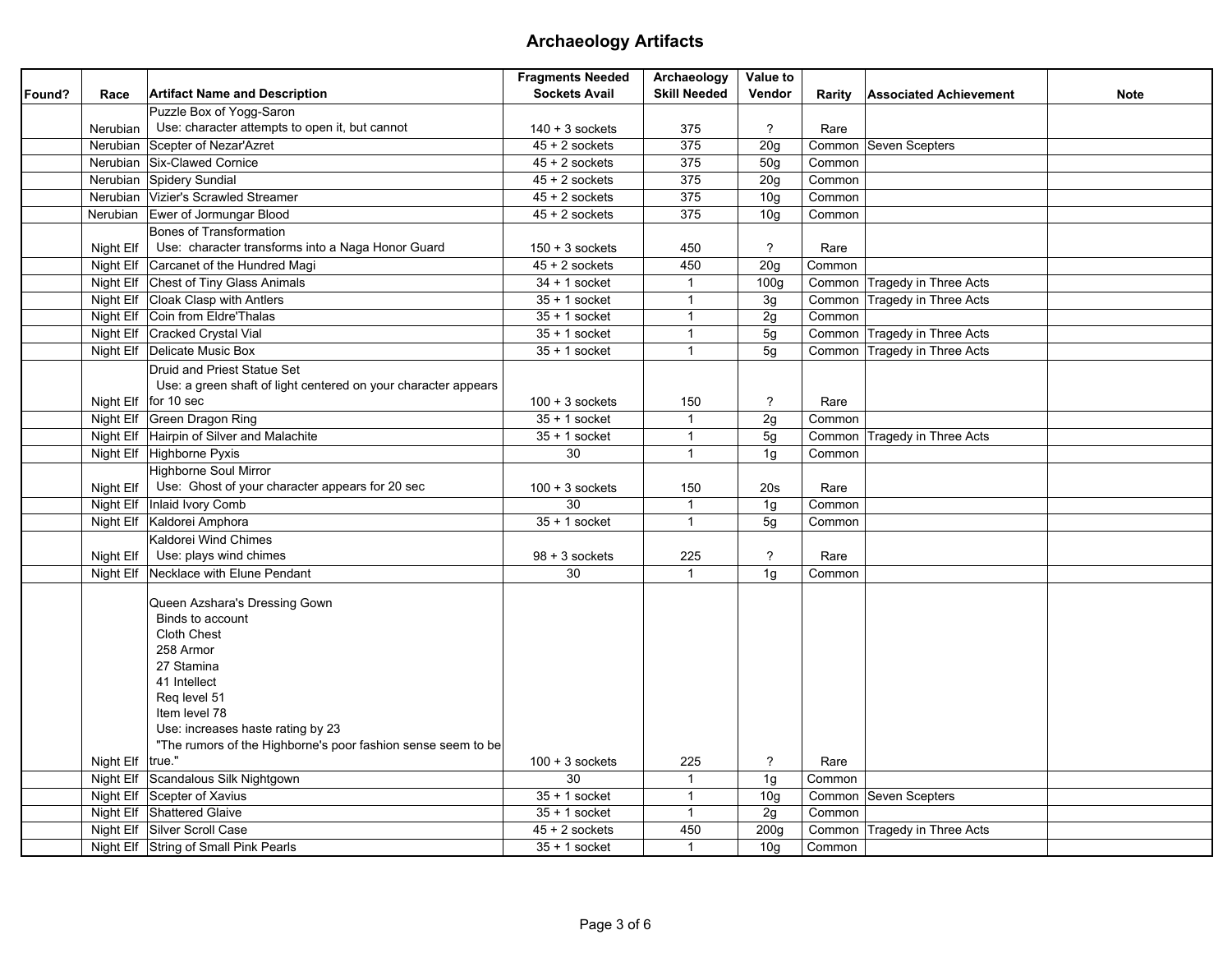|        |           |                                                                     | <b>Fragments Needed</b> | Archaeology         | Value to        |        |                                  |             |
|--------|-----------|---------------------------------------------------------------------|-------------------------|---------------------|-----------------|--------|----------------------------------|-------------|
| Found? | Race      | <b>Artifact Name and Description</b>                                | <b>Sockets Avail</b>    | <b>Skill Needed</b> | Vendor          | Rarity | <b>Associated Achievement</b>    | <b>Note</b> |
|        |           |                                                                     |                         |                     |                 |        |                                  |             |
|        |           |                                                                     |                         |                     |                 |        |                                  |             |
|        |           | Tyrande's Favorite Doll                                             |                         |                     |                 |        |                                  |             |
|        |           | Bind on account                                                     |                         |                     |                 |        |                                  |             |
|        |           | Trinket                                                             |                         |                     |                 |        |                                  |             |
|        |           | 321 Intellect                                                       |                         |                     |                 |        |                                  |             |
|        |           | Reg level 85<br>Item level 359                                      |                         |                     |                 |        |                                  |             |
|        |           | Equip: recaptures 20% of all the mana you spend on skills,          |                         |                     |                 |        |                                  |             |
|        |           | and stores it within the doll to be released at a later time. Up to |                         |                     |                 |        |                                  |             |
|        |           | a max of 4200 mana can be stored.                                   |                         |                     |                 |        |                                  |             |
|        |           | Use: releases all mana stored within the doll, causing you to       |                         |                     |                 |        |                                  |             |
|        |           | gain that much mana, and all enemies within 15 yards take 1         |                         |                     |                 |        |                                  |             |
|        | Night Elf | point of Arcane damage for each point of mana released.             | $150 + 3$ sockets       | 450                 | ?               | Rare   |                                  |             |
|        |           | Night Elf Umbra Crescent                                            | $45 + 2$ sockets        | 450                 | 20 <sub>g</sub> | Common |                                  |             |
|        |           | <b>Wisp Amulet</b>                                                  |                         |                     |                 |        |                                  |             |
|        | Night Elf | Use: turns your character into a wisp                               | $150 + 3$ sockets       | 450                 | $\tilde{?}$     | Rare   |                                  |             |
|        | Orc       | Fierce Wolf Figurine                                                | $45 + 2$ sockets        | 300                 | 10 <sub>g</sub> | Common |                                  |             |
|        | Orc       | Gray Candle Stub                                                    | $45 + 2$ sockets        | 300                 | 5g              |        | Common The Harder they Fall      |             |
|        |           |                                                                     |                         |                     |                 |        |                                  |             |
|        |           | Headdress of the First Shaman<br>Binds to account                   |                         |                     |                 |        |                                  |             |
|        |           | Mail Head                                                           |                         |                     |                 |        |                                  |             |
|        |           | 720 Armor                                                           |                         |                     |                 |        |                                  |             |
|        |           | red, blue, yellow sockets                                           |                         |                     |                 |        |                                  |             |
|        |           | Req level 61                                                        |                         |                     |                 |        |                                  |             |
|        |           | Item level 105                                                      |                         |                     |                 |        |                                  |             |
|        |           | Equip: increases your hit rating by 22                              |                         |                     |                 |        |                                  |             |
|        |           | Equip: increases your critical strike rating by 22                  |                         |                     |                 |        |                                  |             |
|        | Orc       | Use: allows you to see far into the distance                        | $130 + 3$ sockets       | 300                 | ?               | Rare   |                                  |             |
|        | Orc       | Maul of Stone Guard Mur'og                                          | $45 + 2$ sockets        | 300                 | 50g             |        | Common The Harder they Fall      |             |
|        | Orc       | <b>Rusted Steak Knife</b>                                           | $45 + 2$ sockets        | 300                 | 1 <sub>g</sub>  |        | Common The Harder they Fall      |             |
|        | Orc       | Scepter of Nekros Skullcrusher                                      | $45 + 2$ sockets        | 300                 | 80g             |        | Common Seven Scepters            |             |
|        | Orc       | <b>Skull Drinking Cup</b>                                           | $45 + 2$ sockets        | 300                 | 5g              | Common |                                  |             |
|        | Orc       | Tile of Glazed Clay                                                 | $45 + 2$ sockets        | 300                 | 5g              | Common |                                  |             |
|        | Orc       | Tiny Bronze Scorpion                                                | $45 + 2$ sockets        | 300                 | 25g             |        | Common The Harder they Fall      |             |
|        | Orc       | Fiendish Whip                                                       | $45 + 2$ sockets        | 300                 | 10 <sub>g</sub> | Common |                                  |             |
|        |           | Canopic Jar                                                         |                         |                     |                 |        |                                  |             |
|        |           | Use: contains Mummified Organs, or if character is an               |                         |                     |                 |        |                                  |             |
|        |           | Alchemist, has a 5-10% chance to contain Recipe: Vial of the        |                         |                     |                 |        |                                  |             |
|        | Tol'vir   | Sands                                                               | $45 + 2$ sockets        | 450                 | $\overline{?}$  |        | Common The Boy Who Would be King |             |
|        | Tol'vir   | Castle of Sand                                                      | $45 + 2$ sockets        | 450                 | 10 <sub>g</sub> | Common |                                  |             |
|        | Tol'vir   | Cat Statue with Emerald Eyes                                        | $45 + 2$ sockets        | 450                 | 100q            |        | Common The Boy Who Would be King |             |
|        |           | Crawling Claw                                                       |                         |                     |                 |        |                                  |             |
|        | Tol'vir   | minipet - disembodied hand                                          | $150 + 3$ sockets       | 450                 | 5s              | Rare   |                                  |             |
|        | Tol'vir   | <b>Engraved Scimitar Hilt</b>                                       | $45 + 2$ sockets        | 450                 | 10 <sub>g</sub> |        | Common The Boy Who Would be King |             |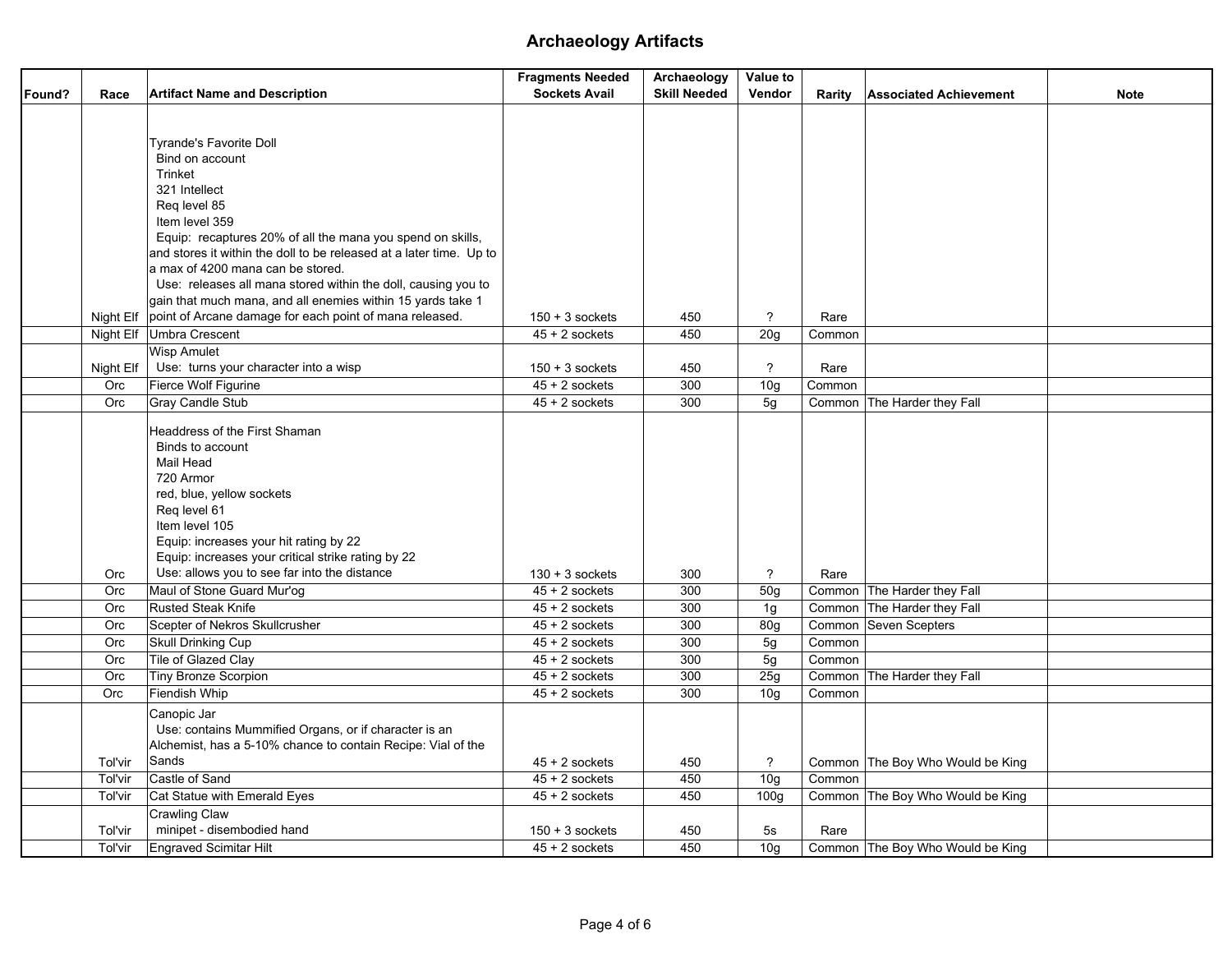|        |         |                                                            | <b>Fragments Needed</b>              | Archaeology         | Value to                 |        |                                  |             |
|--------|---------|------------------------------------------------------------|--------------------------------------|---------------------|--------------------------|--------|----------------------------------|-------------|
| Found? | Race    | <b>Artifact Name and Description</b>                       | <b>Sockets Avail</b>                 | <b>Skill Needed</b> | Vendor                   | Rarity | <b>Associated Achievement</b>    | <b>Note</b> |
|        |         |                                                            |                                      |                     |                          |        |                                  |             |
|        |         | Pendant of the Scarab Storm                                |                                      |                     |                          |        |                                  |             |
|        | Tol'vir | Use: summons scarabs that follow your character for 20 sec | $150 + 3$ sockets                    | 450                 | ?                        | Rare   |                                  |             |
|        |         |                                                            |                                      |                     |                          |        |                                  |             |
|        |         | Ring of the Boy Emperor<br>Binds to account                |                                      |                     |                          |        |                                  |             |
|        |         | Finger Ring                                                |                                      |                     |                          |        |                                  |             |
|        |         | 286 Stamina                                                |                                      |                     |                          |        |                                  |             |
|        |         | 190 Intellect                                              |                                      |                     |                          |        |                                  |             |
|        |         | Req level 85                                               |                                      |                     |                          |        |                                  |             |
|        |         | Item level 359                                             |                                      |                     |                          |        |                                  |             |
|        |         | Equip: increases your haste rating by 127                  |                                      |                     |                          |        |                                  |             |
|        | Tol'vir | Equip: increases your mastery rating by 127                | $150 + 3$ sockets                    | 450                 | $\overline{?}$           | Rare   |                                  |             |
|        |         |                                                            |                                      |                     |                          |        |                                  |             |
|        |         | Scepter of Azj'Aqir                                        |                                      |                     |                          |        |                                  |             |
|        | Tol'vir | mount - Ultramarine Qiraji Battle Tank, usable outside AQ  | $150 + 3$ sockets                    | 450                 | $\overline{\mathcal{C}}$ | Rare   |                                  |             |
|        |         | Scimitar of the Sirocco                                    |                                      |                     |                          |        |                                  |             |
|        |         | Binds to account                                           |                                      |                     |                          |        |                                  |             |
|        |         | One-Hand Sword                                             |                                      |                     |                          |        |                                  |             |
|        |         | 841-1563 dmg                                               |                                      |                     |                          |        |                                  |             |
|        |         | 146 Strength                                               |                                      |                     |                          |        |                                  |             |
|        |         | 219 Stamina                                                |                                      |                     |                          |        |                                  |             |
|        |         | Req level 85                                               |                                      |                     |                          |        |                                  |             |
|        |         | Item level 359                                             |                                      |                     |                          |        |                                  |             |
|        |         | Equip: increases your critical strike rating by 111        |                                      |                     |                          |        |                                  |             |
|        |         | Equip: incraeses your haste rating by 74                   |                                      |                     |                          |        |                                  |             |
|        | Tol'vir | "The wind in the desert has a name"                        | $150 + 3$ sockets                    | 450                 | $\overline{?}$           | Rare   |                                  |             |
|        | Tol'vir | Sketch of a Desert Palace                                  | $45 + 2$ sockets<br>$45 + 2$ sockets | 450<br>450          | 10 <sub>g</sub>          |        | Common The Boy Who Would be King |             |
|        | Tol'vir | Soapstone Scarab Necklace                                  |                                      |                     | 10 <sub>g</sub>          |        | Common The Boy Who Would be King |             |
|        |         | Staff of Ammunae                                           |                                      |                     |                          |        |                                  |             |
|        |         | Binds to account                                           |                                      |                     |                          |        |                                  |             |
|        |         | Two-Hand Staff                                             |                                      |                     |                          |        |                                  |             |
|        |         | 512 Stamina                                                |                                      |                     |                          |        |                                  |             |
|        |         | 341 Intellect                                              |                                      |                     |                          |        |                                  |             |
|        |         | 247 Spirit                                                 |                                      |                     |                          |        |                                  |             |
|        |         | Req level 85<br>Item level 359                             |                                      |                     |                          |        |                                  |             |
|        |         | Equip: increases your critical strike rating by 194        |                                      |                     |                          |        |                                  |             |
|        | Tol'vir | Equip: increases spell power by 1955                       | $150 + 3$ sockets                    | 450                 | ?                        | Rare   |                                  |             |
|        | Tol'vir | Tiny Oasis Mosiac                                          | $45 + 2$ sockets                     | 450                 | 15g                      |        | Common The Boy Who Would be King |             |
|        | Troll   | Atal'ai Scepter                                            | $35 + 1$ socket                      | $\mathbf{1}$        | 5g                       |        | Common Seven Scepters            |             |
|        | Troll   | Bracelet of Jade and Coins                                 | $35 + 1$ socket                      | $\mathbf 1$         | 25g                      | Common |                                  |             |
|        | Troll   | Cinnabar Bijou                                             | $35 + 1$ socket                      | $\mathbf{1}$        | 5g                       | Common |                                  |             |
|        | Troll   | Drakkari Sacrificial Knife                                 | $35 + 1$ socket                      | $\mathbf{1}$        | 10 <sub>g</sub>          | Common |                                  |             |
|        | Troll   | Eerie Smolderthorn Idol                                    | $\overline{35}$ + 1 socket           | $\mathbf{1}$        | 5g                       | Common |                                  |             |
|        | Troll   | Feathered Gold Earring                                     | $34 + 1$ socket                      | $\mathbf{1}$        | 5g                       | Common |                                  |             |
|        | Troll   | Fetish of Hir'eek                                          | 30                                   | $\mathbf{1}$        | 1g                       | Common |                                  |             |
|        | Troll   | Fine Bloodscalp Dinnerware                                 | 32                                   | $\mathbf{1}$        | 1g                       | Common |                                  |             |